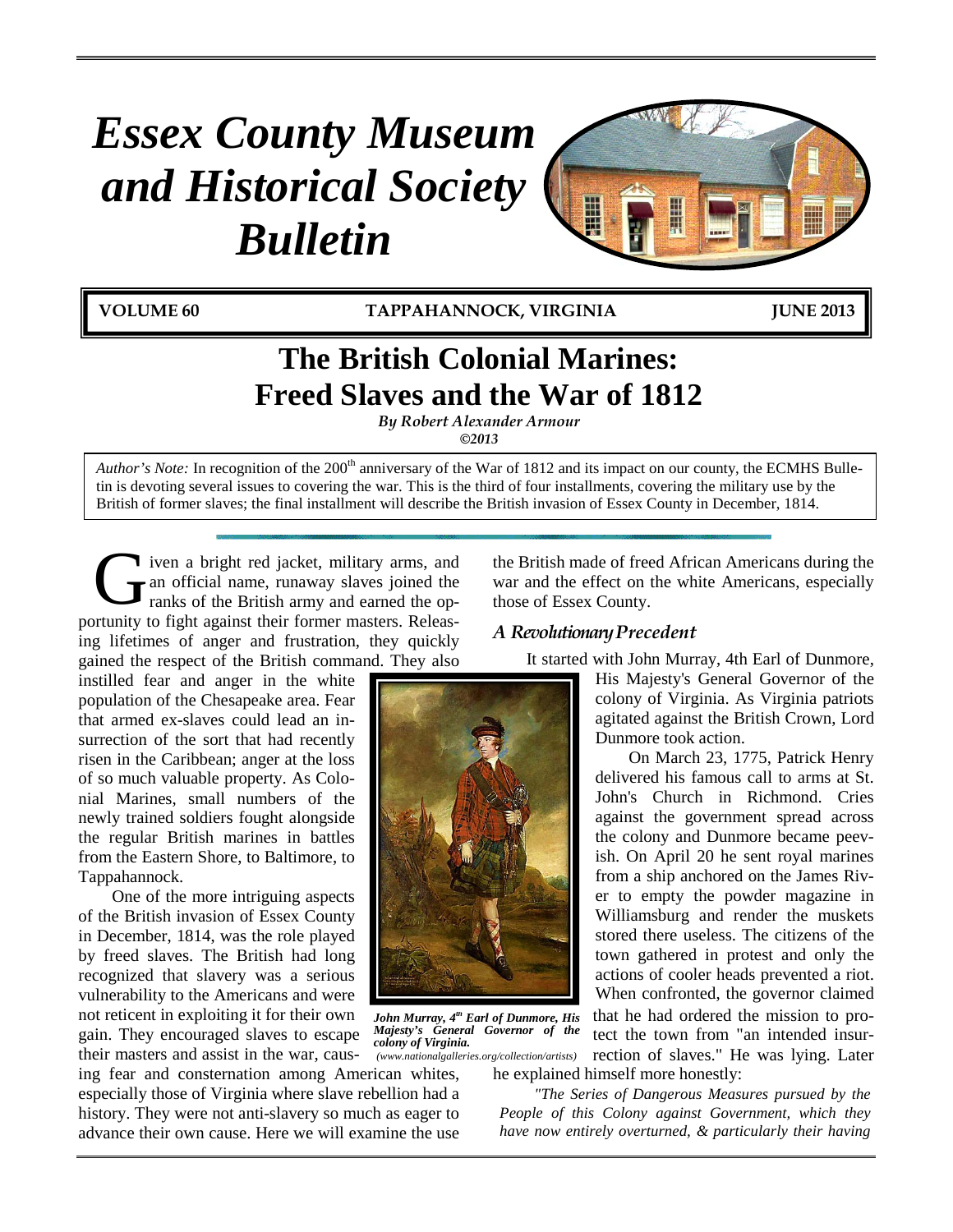*come to a Resolution of raising a Body of armed Men in all the Counties, made me think it prudent to remove some gunpowder which was in a Magazine in this Place, where it lay exposed to any Attempt that might be made to seize it, & I had Reason to believe the People intended to take that step."*

A group of slaves went to the governor to offer their services, but he rebuffed them. Nevertheless, slaveholders in the area did not trust his plans. Their suspicion was justified. He fled to a ship off the wharves at Yorktown, where he supervised raids in the area for provisions and encouraged slaves to join him. The House of Burgesses declared that he had resigned, but he fought back from the safety of his birth on the ship. The flames of Dunmore's anxiety were fanned even higher when news arrived from the north of the Battles of Lexington and Concord.

On November 7 he issued his famous proclamation declaring that a state of martial law was in effect across the colony until peace and order could be restored. He went on: *"and I do hereby further declare all indentured servants, Negroes, or others, (appertaining to Rebels,) free that are able and willing to bear Arms, they joining His MAJESTY'S troops as soon as maybe, for the more speedily reducing this Colony to proper Sense of their Duty. . . ."*

It is unclear how many escaped slaves reached Lord Dunmore, but by early December he was pleased he had formed the Ethiopian Regiment of some 300 men, with special uniforms bearing a patch reading "liberty to slaves." They joined another regiment formed from loyalists from Norfolk, where merchants generally supported the Crown. On December 9 Dunmore's troops encountered an American force at Great Bridge over the Elizabeth River near Norfolk, which resulted in a clear American victory.

George Washington, however, was alarmed. The day after Christmas he wrote to his friend, Richard Henry Lee, of his concerns about Dunmore's actions: he describes them as "diabolical schemes" and then continued *"If, my dear man, that man is not crushed before spring, he will become the most formidable enemy America has."* Washington was especially concerned about Dunmore's plea to slaves: he is sure that Dunmore's forces will increase greatly *"if some expedient cannot be hit upon to convince the slaves and servants of the impotency of his designs."*

<span id="page-1-0"></span>Washington, himself, was not decided about the use of African Americans in the Continental Army. At first, he was opposed to any use of them, but when recruiting became critical he modified his views. Most of the former slaves who escaped to join with Dunmore were employed in menial military tasks, and Washington had a similar view. He agreed that free men of color might be employed for servile army work, such as

serving as wagoners. He still advised against the use of slaves for fear they might desert to the enemy, taking their wagon-horses with them.

The use of Blacks by the British during the Revolutionary War established a precedent that became fulfilled during the War of 1812. In neither encounter did their use have much of an impact on the outcome of the wars, but the threat of armed slaves remained a continuing alarm for white slaveholders. The fear was soon realized.

## *The Fear Realized*

Following the Revolutionary War, dread of the potential for a rebellion among slaves was widespread. In 1800 Virginia had a total population of 885,171, of which 346,671 were slaves. Fear that one person in three was slave and could engage in armed rebellion was constant and warranted. In 1791 slaves in San Domingo by the thousands had brought havoc to their country, slaughtering countless whites and burning plantation houses and crops. The result led to the freeing of people of color and a change in state government. Reports of the holocaust quite naturally fed the unease of white Virginians. It is this fear that the British would exploit during the War of 1812, and which became real during the invasion of Essex County.

Then slave rebellion came to Virginia in 1800. An event now called Gabriel's Conspiracy ignited white anxiety throughout the Commonwealth. Gabriel was a blacksmith owned by Thomas Henry Posser of Henrico County. Respected for his courage and intellect, Gabriel**[1](#page-1-0)** was a literate man, standing some six feet two or three. During the spring of this year, he joined with other slaves working on the north side of Richmond to plan a wide-spread insurgency that – it was hoped – would lead to their freedom. Many skilled slaves were hired out to whites in need of particular workmen, and as a result, moved freely about the area. Gabriel met with Sam Byrd, Jr., who probably first proposed joint rebellion, and they spread the call to action. Taking advantage of occasions to meet, such as religious celebrations and funerals, the conspirators shaped their plans and recruited like-minded friends and relatives.

The plan called for a nighttime attack on Richmond, with the hope of overcoming the residents and capturing Governor James Monroe. A small group of insurgents would set fire to one part of the city, while the main group would wait until citizens ran to the fire and then move in to take over the town and capture arms. Initially the rebels were armed with scythes

 $\overline{a}$ 

**<sup>1</sup>** Gabriel has no last name. Some accounts of the events add to him the name of his owner, but this practice is suspect and not followed here.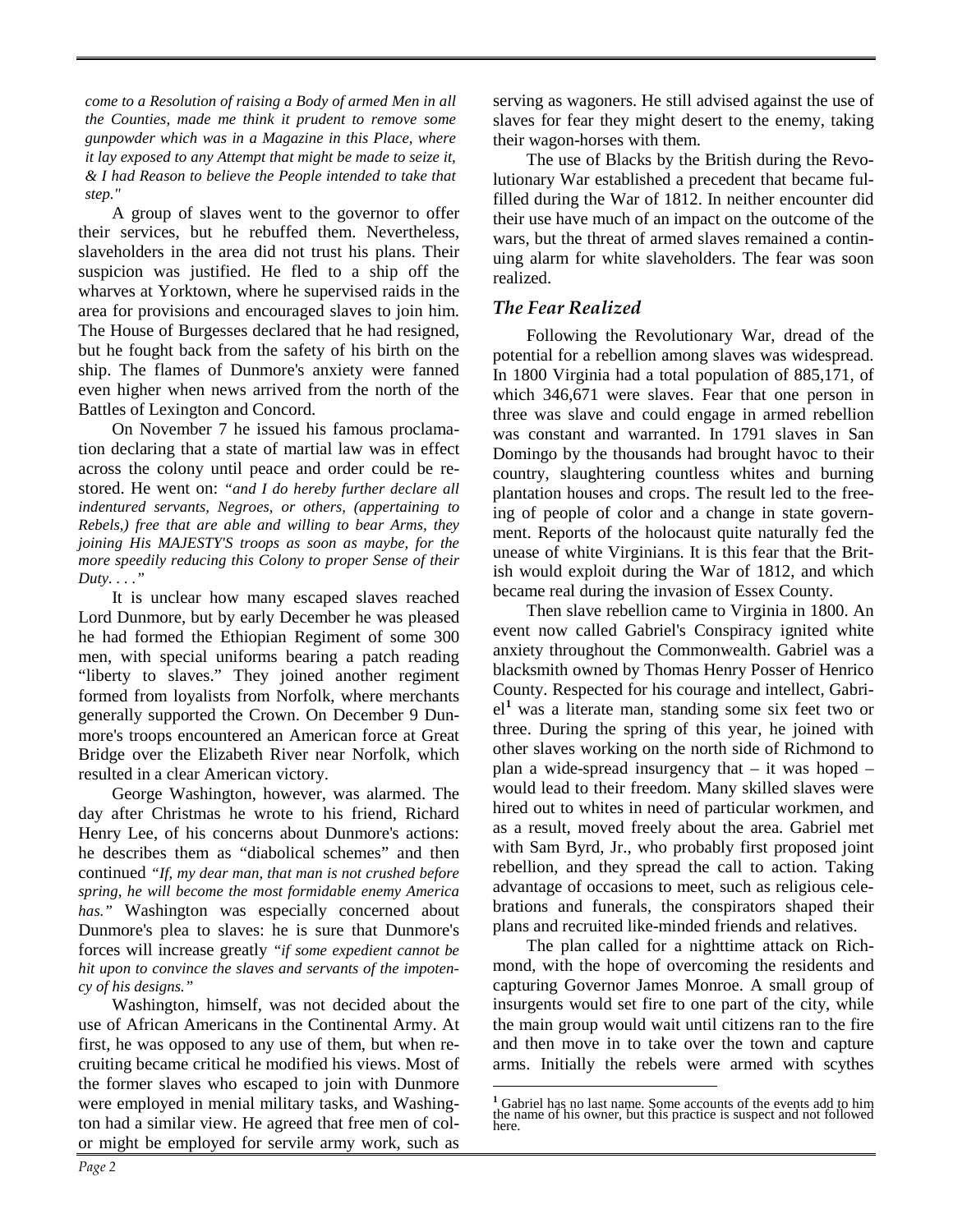turned into swords at their smithies, hand-made pikes, and a few firearms, but their goal was to arm themselves from the stores of weapons in the city. Obviously such a plan would call for a sizable force. Byrd estimated he had recruited some 500 men, but other estimates ran into the thousands.

The attack never took place. Rain canceled the attack on the appointed night in August, and by the next day the conspiracy had been exposed by slaves loyal to their owners. Suppression of the revolt was swift and effective. Patrols hunted down the rebels and brought them to justice, as it was known in the day. Seventytwo men were arrested and tried. Twenty-six – including Gabriel – were found guilty and hanged. Executions were held in public with the intent of instilling fear and terror among those who might follow the lead of Gabriel and Byrd.

The revolt was put down, but the anxiety it raised among white Virginians was serious. One writer to the Virginia Gazette thanked the governor for his quick actions but asserted, "no person can repose in security and safety," and he added that his wish was for "security of property and safety of person and of life."**[2](#page-2-0)**

Fear for life and property did not diminish over the next few years. Toward the end of 1801 and into the spring of 1802, Santo, a follower of Gabriel who missed punishment, led another uprising to little effect other than to stir up the whites. In 1805 another disturbance came even closer to home for those whites in Essex County. At Chatham Manner upriver on the banks of the Rappahannock in Stafford County, approximately 60 to 90 slaves worked. The overseer demanded the slaves return to work sooner after the Christmas celebration than the slaves felt justified. The slaves rebelled and overcame and beat the overseer and four others who came to his aid. An armed posse was called out to restore normalcy. One rebel was executed and two others died while escaping. Two more were deported. These episodes were minor and order was quickly maintained, but the unsettled atmosphere was heightened. When the British during the War of 1812 called on slaves to escape and join their forces, they knew they were subjecting the slave holders of the Northern Neck and Essex County to a not-too-subtle form of propaganda.

### *The Colonial Marines*

As the British controlled the Chesapeake Bay, escaped slaves saw them as refuge. On March 10, 1814, the first former slaves reached *HMS Victorious* and soon others followed. On April 1, Admiral Alexander Cochrane assumed command of the Chesapeake fleet, and he wasted no time in declaring his position concerning slavery. In a proclamation issued the next day,



*Sir Alexander Inglis Cochrane, Admiral Commander of the Chesapeake fleet. (www.wikipedia.org/wiki)*

he established the British navy's official stand:

*WHEREAS it has been represented to me, that many persons now resident in the UNITED STATES, have expressed a desire to withdraw therefrom, with a view of entering into His Majesty's Service, or of being received as free settlers into some of His Majesty's colonies. This is there-*

*fore to Give Notice, That all those who may be disposed to emigrate from the UNITED STATES will, with their families, be received on board of His Majesty's ships or vessels of war, or at the military posts that may be established, upon or near the coast [of] the UNITED STATES, when they will have their choice of either entering into His Majesty's Sea or Land Forces, or of being sent as FREE Settlers to the British possessions in North America or the West Indies, where they will meet with all due encouragement.*

Cochrane never used the word slave, but his meaning was clear. The British were frustrated by the irony that a nation that had fought a war for liberty still accepted the enslavement of many of its residents.**[3](#page-2-1)** The British needed soldiers and what better supply could be found than escaped able-bodied slaves eager to strike a blow for freedom against their former masters.

The same day Cochrane issued his proclamation, his rear-admiral, George Cockburn, had written him a letter. In it, Cockburn suggested to his superior that it would be best not to offer runaway slaves any hope of being set free as settlers somewhere in a British land for fear they would all prefer that to joining the army. He said that the army would be most willing to put arms in their hands. He does, however, express some

 $\overline{a}$ 

<span id="page-2-1"></span><span id="page-2-0"></span>**<sup>2</sup>** *Virginia Gazette and General Advertiser,* December 11, 1800, "Letter from 'A Private Citizen' to James Monroe." Reprinted in the *Encyclopedia of Virginia*.

**<sup>3</sup>** There is even further irony found in a British navy that indulged in its own form of brutality. It routinely brutalized both its own sailors and the citizens of conquered towns, yet it was shocked by slavery; but that is another matter.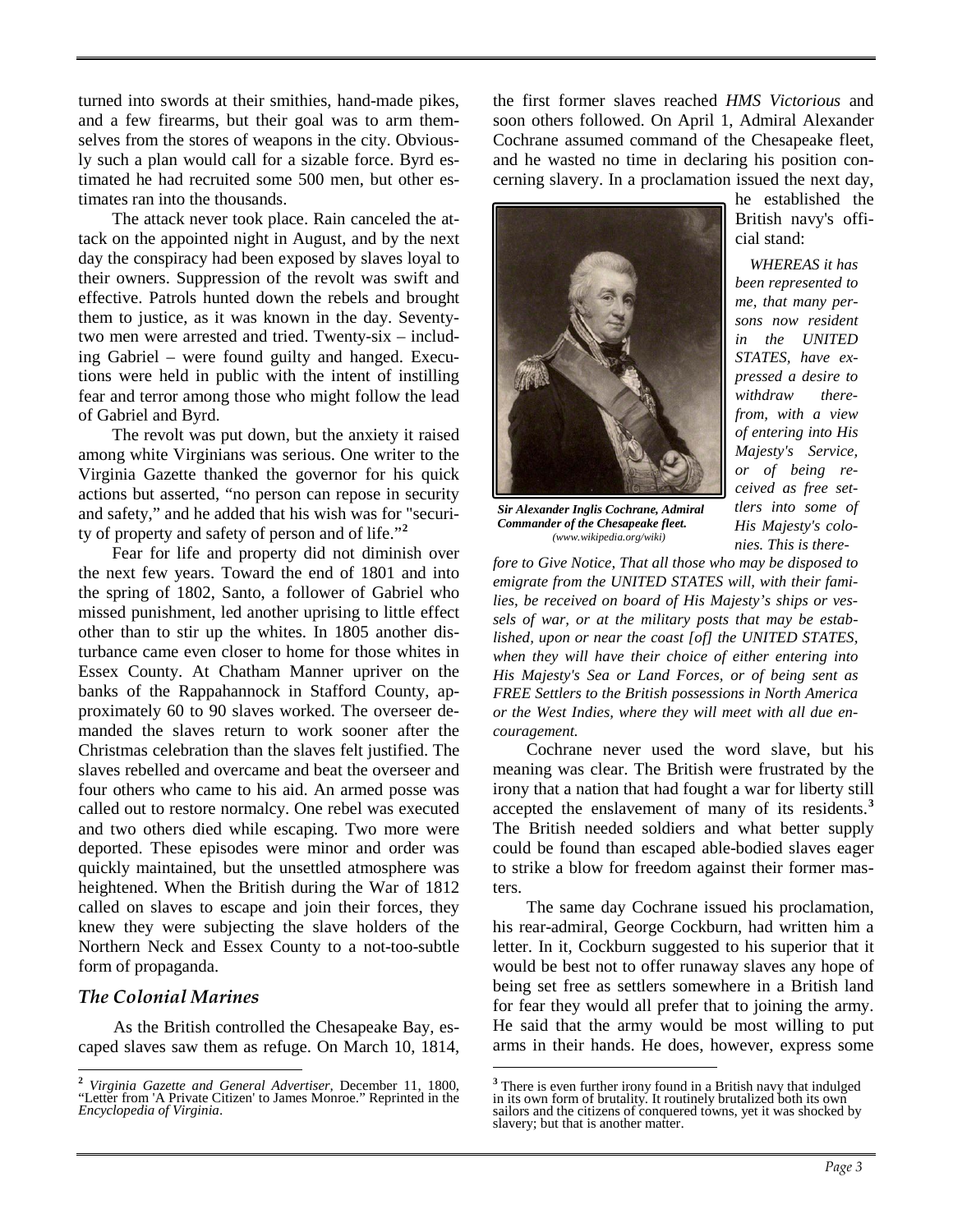doubts about the bravery and industry of American blacks. This latter is an opinion he was soon to modify. Naturally, this letter did not arrive with Cochrane in time to influence his proclamation, but it does illustrate racism – accompanied by a racial slur – that was soon reversed.

Cockburn had already established a headquarters on Tangier Island, which he used as a staging area for

the British fleet in the Chesapeake Bay. There he trained former slaves who had escaped on British ships that sailed, with blinking lights, near the mainland shores at night to signal refuge to runaways. Perhaps 700 ex-slave men made it to the island, many with their families (the numbers are difficult to determine). Organized as Colonial Marines, the men were quickly given military training, provided unique uniforms, and inserted into battle. Their red jackets were provided in hope that the colorful attire would



*Colonial Marine Uniform. The red jacket would have been worn during battle. (www.wikipedia.org/wiki)* 

entice others to escape and join the British army. Their first military engagement was at Pungoteague on the Eastern Shore on May 28, 1814, where the first black man fell in action.

By early June, Captain Robert Barrie, who aboard *HMS Dragon* was charged with British operations



*Sir Robert Barrie, Captain of the HMS Dragon, was highly complimentary of the Colonial Marines (the Colonial Corps) under his command. (www.wikipedia.org/wiki).*

along the shores of the bay, had seen enough of their capabilities in action to become their advocate. On June 1 he wrote to Cockburn, *"I was highly pleased with the conduct of the Colonial Marines, under Ensign Hammond, every Individual of which Evinced the greatest eagerness, to come to Action with their former Master's."* Two weeks later he renewed his compliment: *"You will be happy to hear that the Colonial Corps conduct-*

 $\overline{a}$ 

<span id="page-3-1"></span><span id="page-3-0"></span>*ed themselves With the utmost Order, Forbearance and Regularity, and they were uniformly Volunteers for the Station where they might expect to meet their former Masters."*

Barrie's commander was soon convinced. At the end of June, Cockburn wrote to Admiral Cochrane, and argued that he did not want recruits from the West Indies as he was most happy with his Colonial Marines. In fact, he preferred them over the marines in his army: *"They are stronger men and more trust worthy for we are sure they will not desert whereas I am sorry to say we have many instances of our marines walking over to the enemy."* He also later commended them for their zeal and bravery in battle.

## *The Colonial Marines Come to Virginia*

Following the British retreat from Baltimore in late summer 1814, Colonial Marines made up part of the attack force for Captain Barrie's fleet, which was raiding along the shores of the Chesapeake Bay and its tributary rivers. They came ashore in the Northern Neck and succeeded in freeing numerous slaves.**[4](#page-3-0)** Then in December they came to Tappahannock. Barrie sailed his fleet up the Rappahannock and anchored just off the town.**[5](#page-3-1)**

When the British landed on December 2 they brought Colonial Marines with them. The British stayed three days, ransacked the town, and burned several buildings. The out-numbered Essex militia watched the occupation from a nearby hill, unable to stop the destruction. Not long after the British sailed down river – where they harassed the people at Bowler's Wharf – a larger troop of American militia arrived under the command of Brigadier General John H. Cooke. In his report to the Virginia governor, Cooke observed that the British had landed about 500 men: *"Of the number landed here, there were three companies of about 50 each of Negroes in uniform, and apparently well trained, commanded by white officers. They were said to be Virginia and Maryland Negroes, trained at Tangier Islands."* In a second letter a few days later, Cooke noted that as the British sailed down river, they left a tender and barges off Jones Point: *"I conjecture the loitering of the tender, is to take off slaves, which seems to be the chief object of the expedition."* In this, Cooke probably underestimated the British wish to seek retribution on Tappahannock and the Richie family, but that is another story.

As the ships sailed past Bowlers, Lieutenant Colonel Archibald Richie, commander of the Essex militia, ordered Captain Joseph Janney to Bowlers. Among the charges given Janney and his company was

<sup>&</sup>lt;sup>4</sup> The story of the raids in the Northern Neck is ably told by Stuart Butler in "Slave Flight in the Northern Neck during the War of 1812," *Northern Neck of Virginia Historical Magazine*, December, 2007.

**<sup>5</sup>** The full story of the British excursion into Essex County will be told in the next issue of the *Bulletin*.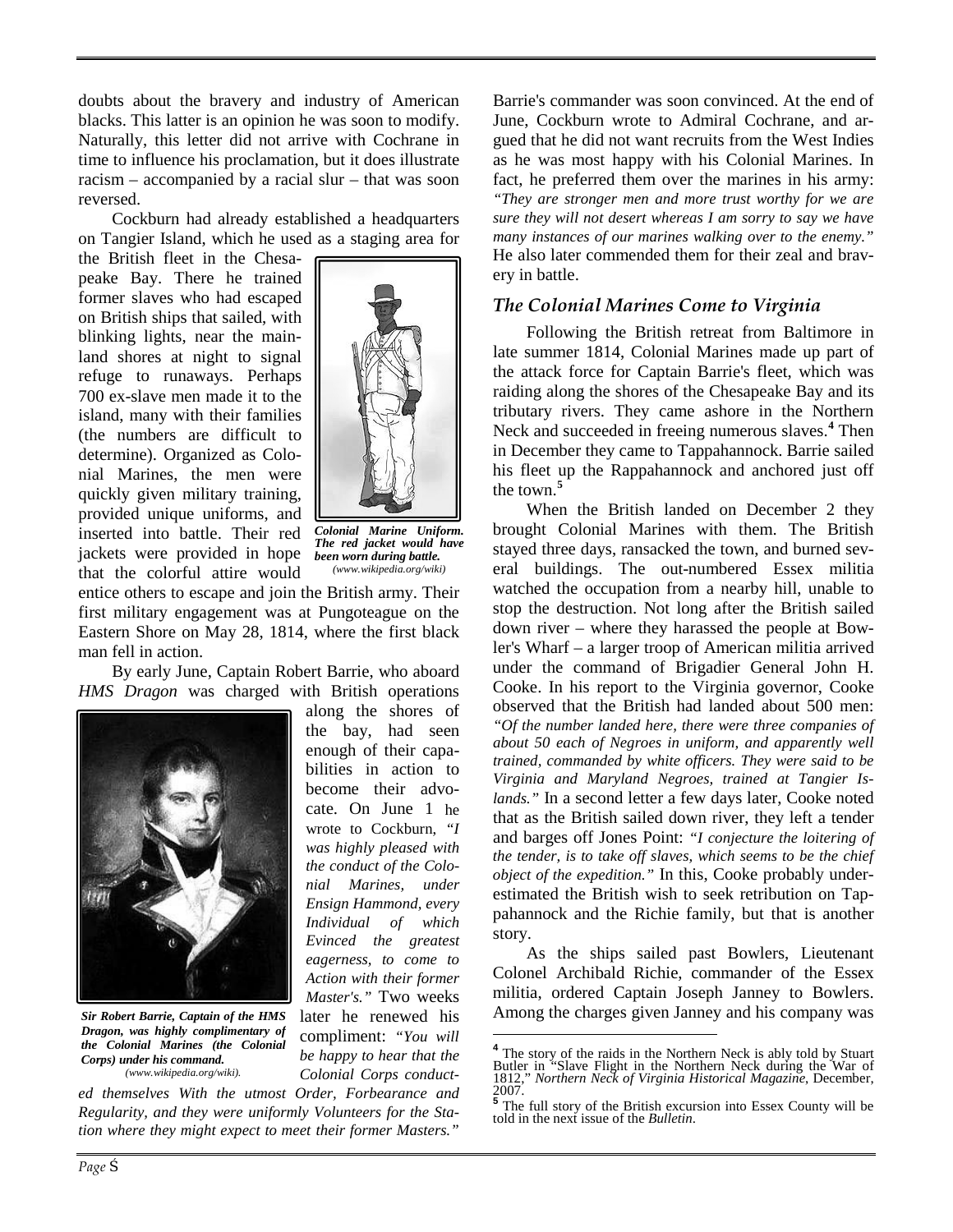to *"prevent the Negroes from seizing the boats on the river and going off to the enemy."*

This order was given with some justification. Captain Barrie in his after-action report to Admiral Cockburn did not specifically comment on the Colonial Marines in the action in Tappahannock, but he did report that his forces had landed on the other side of the river and raided as far inland as Farnham Church. Barrie's raiding party included the *"new raised Colonial Corps,"* whose charge was to release slaves. They succeeded in freeing *"about twenty Negroes, several of whom he found in the woods handcuffed round the trees."*

## *The War Ends*

Three weeks after the fleet left Essex County, the war officially ended. The two sides agreed to the Treaty of Ghent on December 24. The treaty called for the return to the original owners all *"territories, places, and possessions."* Slaves were to be included. When, however, news of this agreement reached the British fleet remaining in the Chesapeake Bay, the officers could not consider the escaped slaves – particularly those who had served in the army – as property. Some two thousand former slaves sailed into the Atlantic with the departing British ships. The British relocated them in Canada and the Caribbean, and a few years later paid the United States over a million dollars in restitution.

It is noteworthy that the treaty called for the end to slavery as *"irreconcilable with the principles of humanity and Justice."* Neither country, as we know, was able to fulfill this promise immediately, but it was a positive aspiration.

## **About the Author**

**Bob Armour** is a valued contributor to the ECMHS Bulletin, having previously written on John Smith's coming to Essex County for an earlier issue. He is Professor Emeritus of English from Virginia Commonwealth University, and a Fulbright Professor in Egypt and Visiting Professor in Northern Ireland. He has just completed his last year as Adjunct Professor at Tennessee Technological University; he has decided that fifty years as faculty and administrator is enough. He will now devote more time to his grandchildren and to finishing his study of C.S. Lewis as an academic. He and his wife Leandra have summered on the water near Dunnsville since 1969.

## *ANNUAL FUND DRIVE CLOSES DECEMBER 31, 2013*

All donations are greatly appreciated. For more information, please visit the 'Donations' page on our web site *[www.essexmuseum.org](http://www.essexmuseum.org/) ,* stop by or call the Museum at 804-443-4690, or mail to PO Box 404, Tappahannock, Va 22560.



**Be sure to visit our War of 1812 Exhibit in the Carl D. Silver Gallery at the Essex County Museum. Find out facts you never knew about the conflict. This excellent presentation will continue in 2013.**